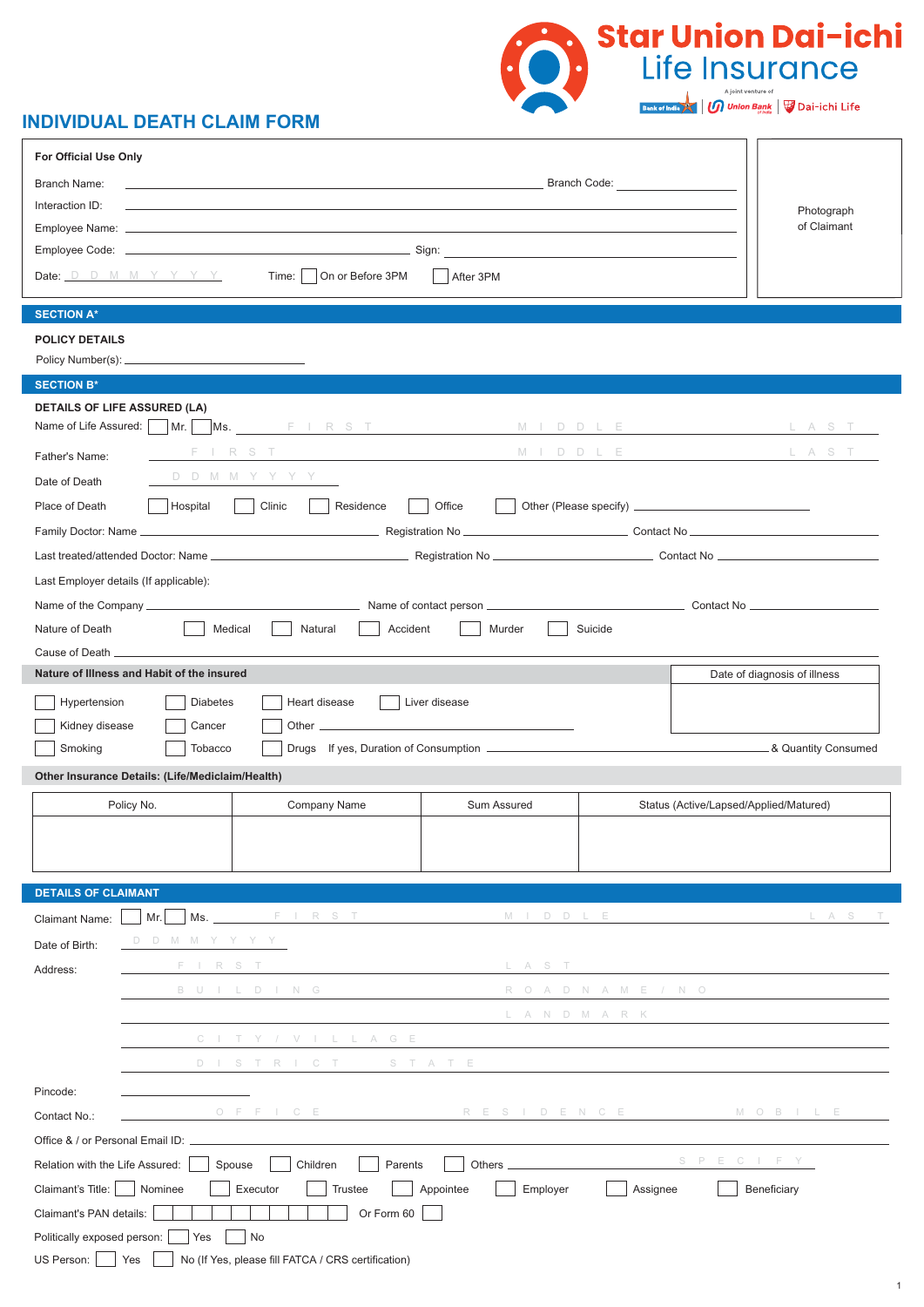## **CLAIMANT NEFT MANDATE/ BANK ACCOUNT DETAILS**

| In case of children's plans, if beneficiary is a major, please provide beneficiary's account details |                                                                                                                                                                   |  |  |  |
|------------------------------------------------------------------------------------------------------|-------------------------------------------------------------------------------------------------------------------------------------------------------------------|--|--|--|
| Bank Account No.:                                                                                    | IFSC Code (11Characters)                                                                                                                                          |  |  |  |
|                                                                                                      | Pay<br>Rupees out                                                                                                                                                 |  |  |  |
|                                                                                                      | sewt <b>Z</b><br><b>Ly BRIDGE CONTRACTOR CONTRACTOR</b><br>$\frac{1}{2}$<br><b>KENNYA KATANATA</b><br>58 AC                                                       |  |  |  |
| Account Type<br><b>NRO</b><br>Savings<br>Current<br><b>NRE</b><br>$MICR:$ $\_\$                      | Payable us per through clearing handler at all transfers or HDPC BANK . TO<br>Account Holder's Name<br>MICR Code (9 Characters)<br>#524000* 6952400020 045504* 31 |  |  |  |
| Mandatory for Pension Plans, Please indicate how you would like to receive the benefits              |                                                                                                                                                                   |  |  |  |
| Entire amount as lumpsum<br>Entire amount as Annuity<br>Part as annuity Part as Lumpsump             | As Installments                                                                                                                                                   |  |  |  |
| Blank space for companies to input product specific payout methods                                   |                                                                                                                                                                   |  |  |  |
|                                                                                                      |                                                                                                                                                                   |  |  |  |
|                                                                                                      |                                                                                                                                                                   |  |  |  |
|                                                                                                      |                                                                                                                                                                   |  |  |  |
|                                                                                                      |                                                                                                                                                                   |  |  |  |

## **SECTION C\***

## **DECLARATION AND AUTHORISATION**

- I here declare all the details filled/furnished above are true correct to the best of my knowledge & belief.
- I hereby warrant the truth and correctness of the foregoing particulars in every respect and I agree that if I have made or shall make any false or untrue statement, suppress or conceal any material fact, my right to claim reimbursement of the said expenses shall be absolutely forfeited.
- I understand and agree that the submission of this form does not mean that the request will be processed.
- I understand that any payout under the policy shall be strictly in accordance with the policy terms and conditions.
- Any payment shall be subject to realization of the last renewal premium payment.
- I authorise all the medical establishments (medical labs included), government institutions (police, revenue, etc.) to reveal the treatment information including HIV/AIDS and others, related to the LA, to Star Union Dai-ichi Life, from both the past and present.
- A photo copy of this declaration shall be considered as valid and effective.
- I authorise Star Union Dai-ichi Life to share and obtain information on behalf of me with any reinsurer, insurance association, medical authorities, other insurers, statutory authorities, employer, court, governmental body, regulator using an investigation agency or other service hereby provide my consent for the same.

Date:  $D$  D M M Y Y Y Y Y

Place

SIGN HERE

Signature of Claimant

## **DECLARATION TO BE MADE BY A THIRD PERSON**

The Policyholder has affixed his/her thumb impression/has signed in vernacular/has not filled the application. I hereby declare that the content of this application form has been explained to the Policyholder in **language and have truthfully recorded the answers provided to me. I further declare that the** 

Policyholder has signed/affixed his/her thumb impression in my presence.

Name of the Declarant:

Address: \_

Date:  $\frac{D \quad D \quad M \quad M \quad Y \quad Y \quad Y \quad Y}$ 

Place

SIGN HERE

## Signature of Third Person

Important Note: In case of any demand or favour asked by anyone including a company representative towards claim processing or settlement, the same should not be entertained and must be reported to the company immediately on the company's email id: claims@sudlife.in

Company Stamp